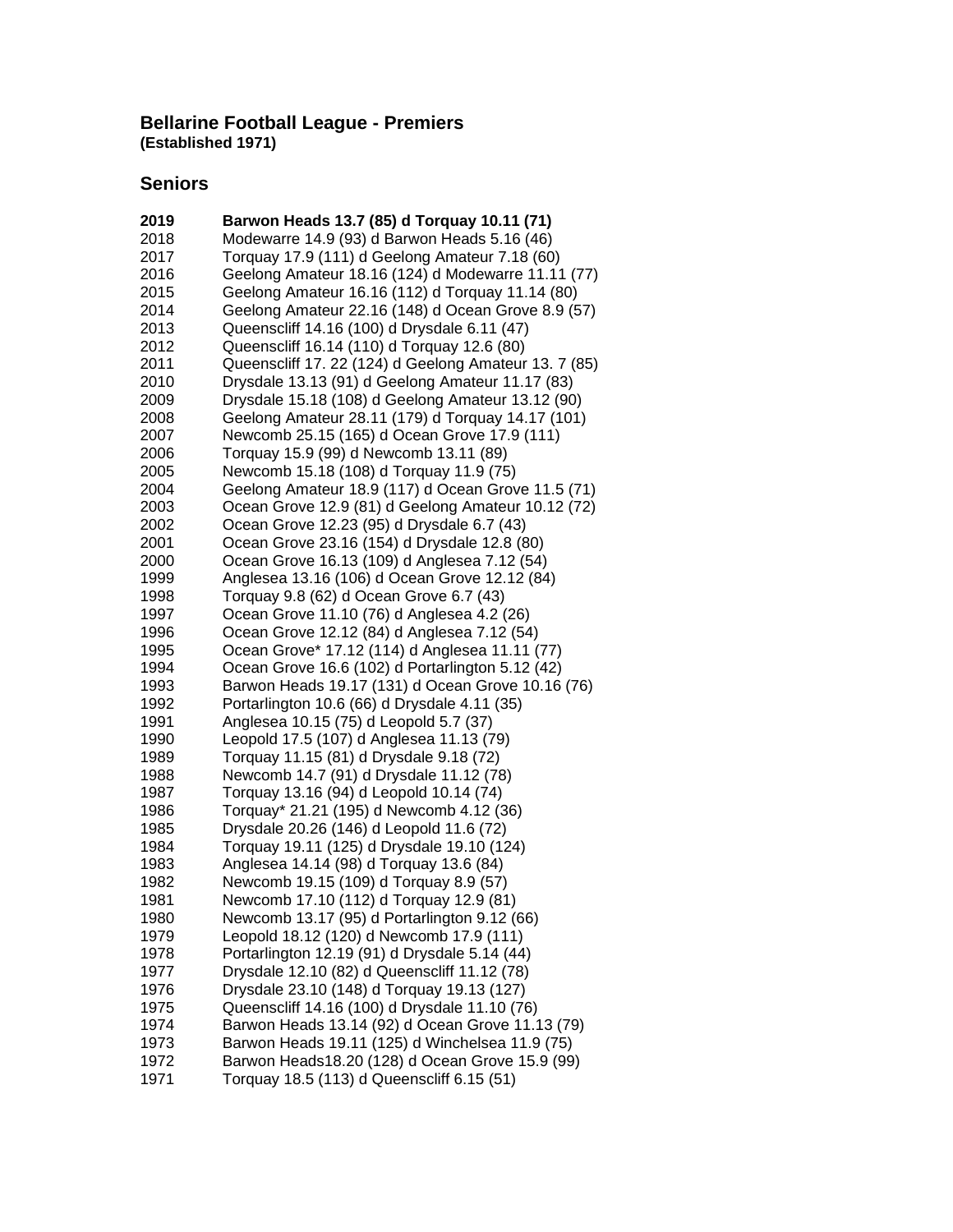### **Reserves**

| 2017 | Geelong Amateur 13.9 (87) d Modewarre 6.2 (38)     |
|------|----------------------------------------------------|
| 2016 | Torquay 15.4 (94) d Drysdale 10.9 (69)             |
| 2015 | Torquay 10.12 (72) d Geelong Amateur 6.5 (41)      |
| 2014 | Torquay 9.16 (70) d Geelong Amateur 9.11 (65)      |
| 2013 | Geelong Amateur 12.7 (79) d Torquay 8.12 (60)      |
| 2012 | Ocean Grove 16.10 (106) d Torquay 9.11 (65)        |
| 2011 | Modewarre 14. 12 (96) d Torquay 5. 11 (41)         |
| 2010 | Geelong Amateur 13.9 (87) d Torquay 12.8 (80)      |
| 2009 | Ocean Grove 9.9 (63) d Barwon Heads 6.11 (47)      |
| 2008 | Geelong Amateur 10.9 (69) d Torquay 9.12 (66)      |
| 2007 | Ocean Grove 12.14 (86) d Anglesea 8.11 (59)        |
| 2006 | Ocean Grove 7.13 (55) d Torquay 7.9 (51)           |
| 2005 | Torquay 11.12 (78) d Drysdale 6.6 (42)             |
| 2004 | Geelong Amateur 11.6 (72) d Ocean Grove 10.11 (71) |
| 2003 | Ocean Grove 8.4 (52) d Torquay 5.7(37)             |
| 2002 | Drysdale 13.14 (92) d Geelong Amateur 8.4 (52)     |
| 2001 | Drysdale 12.6 (78) d Ocean Grove 9.10 (64)         |
| 2000 | Anglesea 15.6 (96) d Drysdale 8.6 (54)             |
| 1999 | Anglesea 17.12 (114) d Torquay 8.2 (50)            |
| 1998 | Torquay 8. 5 (53) d Ocean Grove 3.5 (23)           |
| 1997 | Anglesea 5.5 (35) d Ocean Grove 4.2 (26)           |
| 1996 | Ocean Grove 8.10 (58) d Anglesea 8.7 (55)          |
| 1995 | Ocean Grove* 25.10 (160) d Torquay 11.8 (74)       |
| 1994 | Ocean Grove* 15.10 (100) d Newcomb 11.8 (74)       |
| 1993 | Barwon Heads 11.10 (76) d Ocean Grove 10.14 (74)   |
| 1992 | Portarlington 11.10 (76) d Drysdale 6.3 (39)       |
| 1991 | Ocean Grove 12.10 (82) d Drysdale 8.6 (54)         |
| 1990 | Queenscliff 15.4 (94) d Ocean Grove 12.7 (79)      |
| 1989 | Ocean Grove 9.13 (67) d Drysdale 7.9 (51)          |
| 1988 | Leopold 8.8 (56) d Ocean Grove 6.10 (46)           |
| 1987 | Barwon Heads 16.5 (101) d Queenscliff 11.9 (75)    |
| 1986 | Drysdale* 13.8 (86) d Torquay 9.9 (63)             |
| 1985 | Drysdale 12.9 (81) d Leopold 2.6 (18)              |
| 1984 | Ocean Grove 14.10 (94) d Torquay 7.10 (52)         |
| 1983 | Torquay 11.9 (75) d Newcomb 6.6 (42)               |
| 1982 | Leopold 8.10 (58) d Torquay 5.7 (37)               |
| 1981 | Torquay 15.9 (99) d Portarlington 12.7 (79)        |
| 1980 | Newcomb 10.6 (66) d Leopold 7.13 (55)              |
| 1979 | Ocean Grove 18.13 (121) d Leopold 12.15 (87)       |
| 1978 | Ocean Grove 7.7 (49) d Leopold 5.10 (40)           |
| 1977 | Portarlington 7.18 (60) d 6.9 (45)                 |
| 1976 | Queenscliff 13.14 (92) d Drysdale 6.11 (47)        |
| 1975 | Drysdale 13.10 (88) d Queenscliff 8.11 (59)        |
| 1974 | Ocean Grove 8.10 (58) d Queenscliff 4.6 (30)       |
| 1973 | Ocean Grove 9.7 (61) d Queenscliff 7.13 (55)       |
| 1972 | Winchelsea 13.7 (85) d Queenscliff 11.17 (83)      |
| 1971 | Torquay 12.9 (81) d Winchelsea 8.6 (54)            |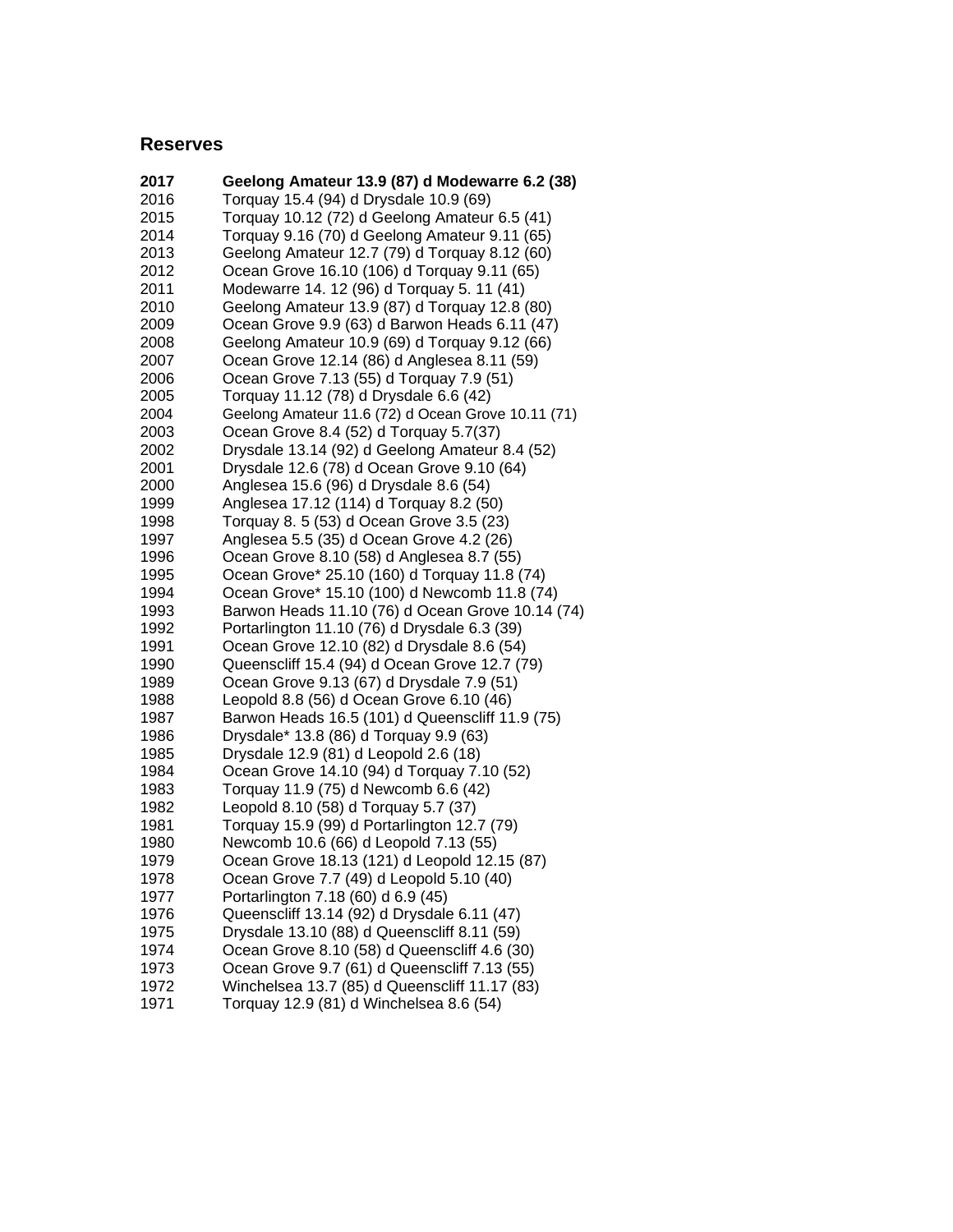#### **Under 18**

- Geelong Amateur 11. 8 (74) d Torquay 6. 15 (51) Ocean Grove 5.9 (39) d Drysdale 5.4 (34) Ocean Grove 8.12 (60) d Torquay 4.11 (35) Ocean Grove 16.8 (104) d Queenscliff 9.3 (57) Geelong Amateur 13.14 (92) d Torquay 8.8 (56) Ocean Grove 9.12 (66) d Torquay 9.10 (64) Barwon Heads 8.6 (54) d Torquay 8.4 (52) Torquay 6.11 (47) d Ocean Grove 4.4 (28) Ocean Grove 8.7 (59) d Geelong Amateur 5.11(41) Ocean Grove 9.7 (61) d Torquay 6.5 (41) Torquay\* 9.8 (62) d Drysdale 9.5 (59) Torquay 8.9 (57) d Ocean Grove 4.12 (36) Ocean Grove 10.15 (75) d Newcomb 6.5 (41) Ocean Grove 12-8 (80) d Torquay 11.9 (75) Ocean Grove 6.8 (44) d Geelong Amateur 4.4 (28) Ocean Grove 5.10 (40) d Geelong Amateur 3.4 (22) Ocean Grove 17.11 (113) d Drysdale 7.5 (47) Torquay 14.7 (91) d Ocean Grove 10.13 (73) Drysdale 6.12 (48) d Ocean Grove 5.9 (39) Torquay 8.5 (53) d Drysdale 7.6 (48) Newcomb 11.5 (71) d Ocean Grove 6.1 (37) Newcomb\* 12.8 (80) d Ocean Grove 8.2 (50) Drysdale 9.15 (69) d Newcomb 8.9 (57) Drysdale 7.10 (52) d Newcomb 1.3 (9) Drysdale 8.11 (59) d Ocean Grove 6.4 (40) Newcomb 7.5 (47) d Drysdale 6.9 (45) Queenscliff 10.8 (68) d Newcomb 8.6 (54) Newcomb 13.7 (85) d Leopold 8.4 (52) Newcomb\* 13.9 (87) d Torquay 4.8 (32)
- Newcomb 11.8 (74) d Drysdale 3.4 (22)

#### **Under 17**

| 1981 |  | Newcomb* 13.11 (89) d Winchelsea 6.8 (44) |  |
|------|--|-------------------------------------------|--|
|------|--|-------------------------------------------|--|

- Torquay\* 9.5 (59) d Newcomb 8.1 (49)
- Torquay 12.19 (91) d Newcomb 5.7 (37)
- Newcomb\* 12.10 (82) d Torquay 11.7 (73)
- Torquay 8.10 (58) d Newcomb 7.12 (54)
- Torquay 12.5 (77) d Leopold 3.9 (27)

#### **Under 16**

- Leopold 5.9 (39) d Drysdale 2.7 (19)
- Ocean Grove\* 7.14 (56) d Drysdale 5.5 (35)
- Queenscliff\* 11.11 (77) d Ocean Grove 6.7 (43)
- Queenscliff 11.9 (75) d Ocean Grove 3.8 (26)
- Queenscliff 7.6 (48) d Leopold 6.11 (47)

#### **Under 15**

#### *Post 2000 went to Geelong Junior Football*

- Geelong Amateur 10.2 (62) d Ocean Grove 4.6 (30)
- Geelong Amateur 5.2 (32) d Ocean Grove 3.6 (24)
- Drysdale\* 8.8 (56) d Geelong Amateur 3.8 (26)
- Geelong Amateur 6.5 (41) d Torquay 4.6 (30)
- Geelong Amateur 4.4 (28) d Torquay 4.2 (26)